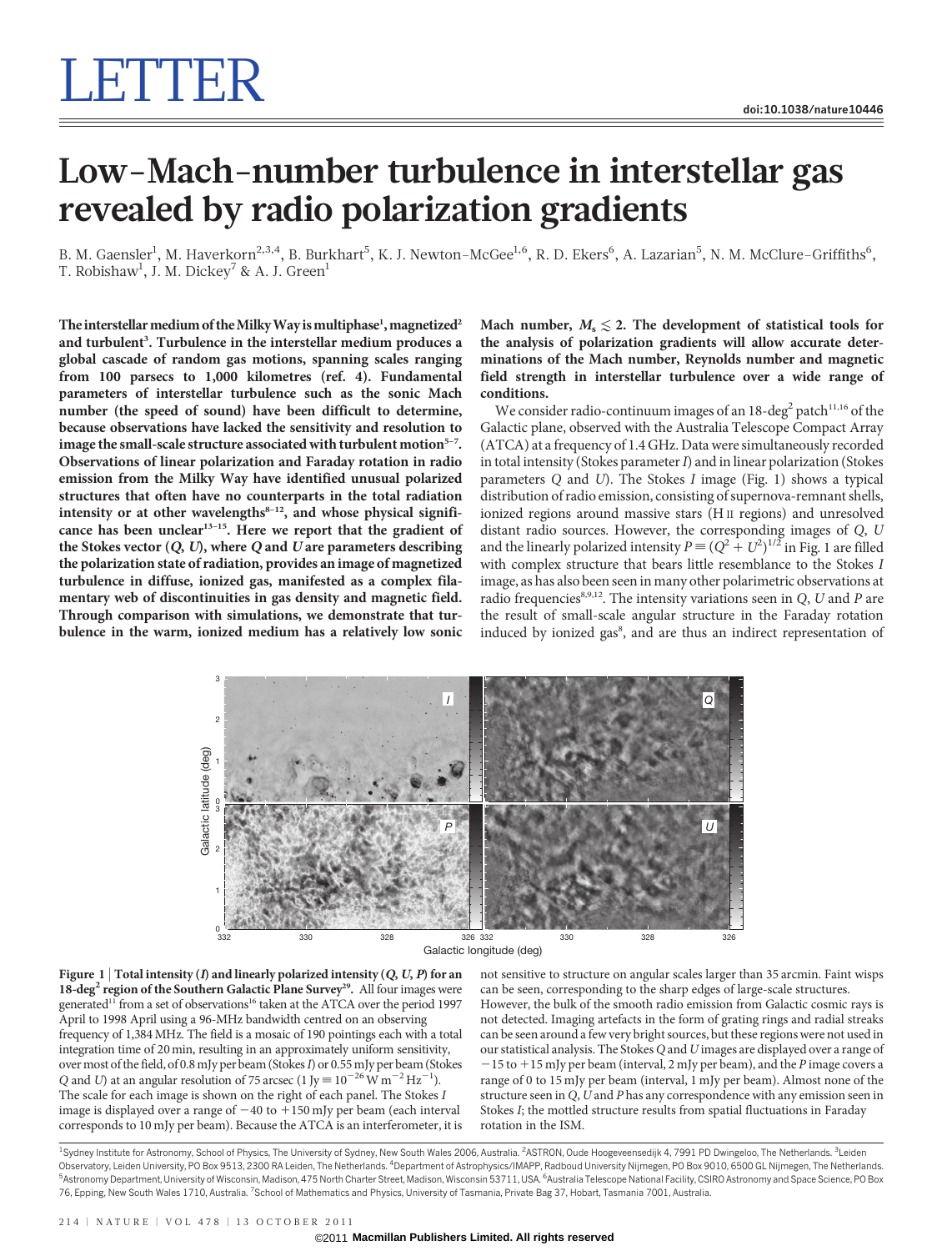turbulent fluctuations in the free-electron density and magnetic field throughout the interstellar medium<sup>15</sup> (ISM).

A limitation of previous studies is that they usually interpreted the data in terms of the amplitude, P, and/or the angle,  $\theta \equiv (1/2)\tan^{-1}(U/Q)$ , of the complex Stokes vector  $P \equiv (Q, U)$ . However, neither polarization amplitude nor polarization angle is preserved under arbitrary translations and rotations in the Q–U plane. These can result from one or more of a smooth distribution of intervening polarized emission, a uniform screen of foreground Faraday rotation, and the effects of missing large-scale structure in an interferometric data set. In the most general case, we are thus forced to conclude that the observed values of  $P$  and  $\theta$  do not have any physical significance, and that only measurements of quantities that are both translationally and rotationally invariant in the  $Q-U$  plane can provide insight into the physical conditions that produce the observed polarization distribution.

The simplest such quantity is the spatial gradient of P, that is, the rate at which the polarization vector traces out a trajectory in the Q–U plane as a function of position on the sky. The magnitude of the gradient is unaffected by rotation and translation, and so has the potential to reveal properties of the polarization distribution that might otherwise be hidden by excess foreground emission or Faraday rotation, or in data sets from which large-scale structure is missing (as is the case for the data shown in Fig. 1). The magnitude of the polarization gradient is

$$
|\nabla \mathbf{P}| = \sqrt{\left(\frac{\partial Q}{\partial x}\right)^2 + \left(\frac{\partial U}{\partial x}\right)^2 + \left(\frac{\partial Q}{\partial y}\right)^2 + \left(\frac{\partial U}{\partial y}\right)^2}
$$
(1)

The expression in equation (1) can be calculated simply, and the corresponding image of  $|\nabla P|$  (Fig. 2) reveals a complex network of tangled filaments. In particular, all regions in which  $|\nabla P|$  is high consist of elongated, narrow structures rather than extended patches. In the inset of Fig. 2, we plot the direction of  $\nabla$ **P** for a small subregion of the image, demonstrating that  $\nabla P$  changes most rapidly along directions oriented perpendicular to the filaments. We can explore the



Figure 2  $|\nabla P|$  for an 18-deg<sup>2</sup> region of the Southern Galactic Plane Survey.  $|\nabla P|$  has been derived by applying equation (1) to the Q and U images from Fig. 1; note that  $|\nabla P|$  cannot be constructed from the scalar quantity  $P = (Q^2 + U^2)^{1/2}$ , but is derived from the vector field  $P = (Q, U)$ .  $|\nabla P|$  is a gradient in one dimension, for which the appropriate units are  $(beam)^{-0.5}$ Because P measures linearly polarized intensity in units of millijanskys per beam,  $|\nabla P|$  has units of millijanskys per (beam)<sup>1.5</sup>. The scale showing  $|\nabla P|$  is shown on the right of the image, and ranges from 0 to 15 mJy per (beam)<sup>1.5</sup>. The inset shows an expanded version of the structure with highest  $|\nabla P|$ , covering a box of side 0.9 deg centred on Galactic longitude 329.8 deg and Galactic latitude  $+1.0$  deg. Plotted in the inset is the direction of  $\nabla$ **P** at each position, defined as

 $arg(\nabla P) \equiv$ 

$$
\tan^{-1}\left[\operatorname{sign}\left(\frac{\partial Q}{\partial x}\frac{\partial Q}{\partial y} + \frac{\partial U}{\partial x}\frac{\partial U}{\partial y}\right)\sqrt{\left(\frac{\partial Q}{\partial y}\right)^2 + \left(\frac{\partial U}{\partial y}\right)^2} \middle/ \sqrt{\left(\frac{\partial Q}{\partial x}\right)^2 + \left(\frac{\partial U}{\partial x}\right)^2}\right]
$$

For clarity, vectors are shown only at points where the amplitude of the gradient is greater than 5 mJy per  $(beam)^{1}$ .

frequency dependence of these filaments, because the 1.4-GHz ATCA data shown in Fig. 1 consist of nine independent spectral channels of width 8 MHz, spread over a total bandwidth of 96 MHz. We have constructed images of  $|\nabla P|$  for each individual spectral channel, and these show the same set of specific features as in the overall image, albeit at reduced signal-to-noise ratios. The lack of frequency dependence indicates that the high-gradient structures seen in this data set correspond to physical features in the ISM rather than to contour lines introduced by the particular combination of observing frequency and angular resolution used<sup>15,17</sup>.

We first consider the possibility that these filaments of high gradient are intrinsic to the source of emission. Abrupt spatial transitions in the strength or geometry of the magnetic field in a synchrotron-emitting region would generate a large gradient in (Q,U). However, processes of that sort would also produce structure in the overall synchrotron emissivity, such that we would observe features in the image of Stokes I that match those seen in  $|\nabla P|$ . No such correspondence is observed, demonstrating that the regions of high polarization gradient are not intrinsic to the source of polarized emission but must be induced by Faraday rotation in magneto-ionized gas.

Because the amount of Faraday rotation is proportional to the line integral of  $n_eB_{\parallel}$  from the source to the observer (where  $n_e$  is the density of free electrons and  $B_{\parallel}$  is the uniform component of the line-of-sight magnetic field), the filamentary structure seen in  $|\nabla P|$  must correspond to boundaries across which  $n_e$  and/or  $B_{\parallel}$  show a sudden increase or decrease over a small spatial interval. Such discontinuities could be shock fronts or ionization fronts from discrete sources, as have been observed in polarization around the rims of supernova remnants, H II regions and planetary nebulae<sup>11,18</sup>. We have examined this possibility by carefully comparing our image of  $|\nabla P|$  with images and gradient images of Stokes I (tracing shock waves seen in synchrotron emission; ref. 11), 21-cm H<sub>I</sub> emission<sup>16</sup> (tracing atomic hydrogen) and 656.3-nm H $\alpha$  emission<sup>19,20</sup> (tracing ionized hydrogen) over the same field, but do not find any correspondences.

We conclude that the features seen in  $|\nabla P|$  are a generic component of diffuse, ionized gas in this direction in the sky. To test this hypothesis, we performed a series of three-dimensional isothermal simulations of magnetohydrodynamic turbulence in the ISM, each with different parameters for the sonic Mach number, defined as  $M_s \equiv \langle |\mathbf{v}|/c_s \rangle$ , where **v** is the local velocity,  $c_s$  is the sound speed and the averaging (indicated by angle brackets) is done over the whole simulation. For each simulation, we propagated a uniform source of polarized emission through the distribution of turbulent, magnetized gas. The resultant Faraday rotation produces a complicated distribution on the sky of Stokes Q and U, from which we generated a map of the polarization gradient using equation (1). Images of  $|\nabla P|$ for representative simulations of the subsonic, transonic and supersonic regimes are shown in Fig. 3. Narrow, elongated filaments of high polarization gradient are apparent in each simulation in Fig. 3, although they differ in their morphology and degree of organization. In particular, the supersonic case (Fig. 3c) shows localized groupings of very high-gradient filaments, corresponding to ensembles of intersecting shocks5,21,22. By contrast, the subsonic (Fig. 3a) and transonic (Fig. 3b) cases show more-diffuse networks of filaments, representing the cusps and discontinuities characteristic of any turbulent velocity  $field^{6,21,23}$ 

Visual comparison of the simulated distributions of  $|\nabla P|$  with real data (Fig. 2) suggests that the subsonic and transonic cases shown in Fig. 3a, b more closely resemble the observations than does the supersonic case. We can quantify this statement by calculating the thirdorder moment (skew,  $\gamma$ ) and the fourth-order moment (kurtosis,  $\beta$ ) of the probability distribution function of  $|\nabla P|$  for both observations and simulations: these quantities parameterize the degree of Gaussian asymmetry in the probability distribution function, and hence provide information on the amount of compression due to shocks in the  $data^{6,24}$ .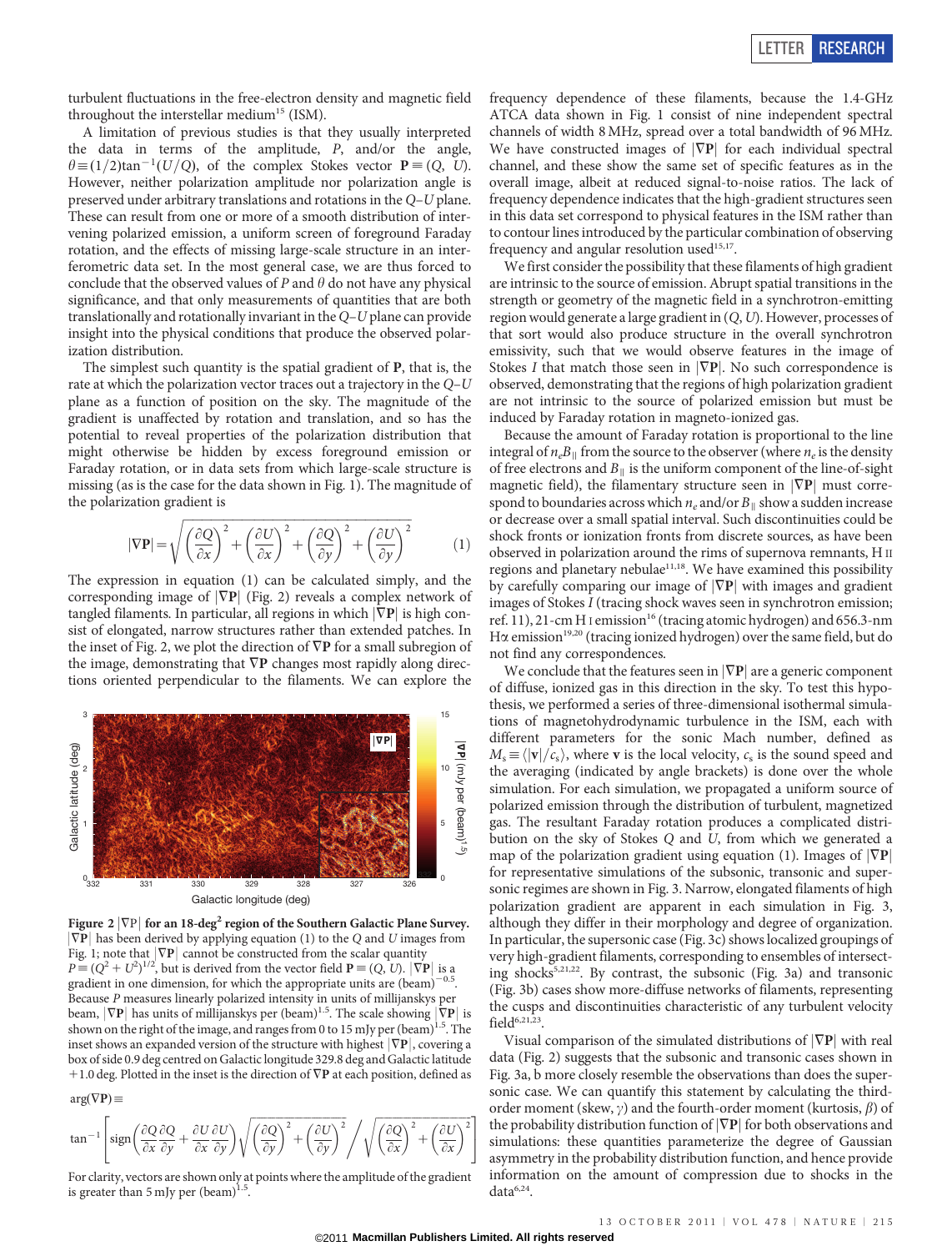

Figure 3  $|\nabla P|$  derived from propagation of linear radio polarization through three different isothermal simulations of magnetized turbulence. Each simulation is a  $512 \times 512 \times 512$ -element periodic box with a linear dimension of 0.15 pc for each pixel, evolved in time using an essentially nonoscillatory scheme<sup>24,30</sup>. Three such simulations are shown, each labelled with its corresponding value for  $M_s$ : subsonic ( $M_s$  < 1; **a**), transonic ( $M_s \approx 1$ ; **b**) and supersonic ( $M_s > 1$ ; c). At the start of each simulation, the electron density had a uniform value  $n_e = 0.1 \text{ cm}^{-3}$  and the magnetic field was oriented in the plane of the sky with a uniform amplitude of  $B = 0.3 \mu$ G (subsonic), 1  $\mu$ G (transonic) or  $2 \mu G$  (supersonic), which corresponds to a constant Alfvénic Mach number of  $M_A = 2$  in each case. Turbulence was driven solenoidally in Fourier space at large scales (small wavenumber) until the turbulent cascade had fully developed and a steady state between input energy and dissipation had been reached. In each case, we illuminated the simulation volume with a background radio source of uniform polarization at an emission frequency of 1.4 GHz, with  $Q = 100$  mJy per pixel and  $U = 0$  mJy per pixel at all positions. At each pixel, the line integral of  $n_eB_{\parallel}$  was computed, and the corresponding Faraday rotation was applied to the polarized signal, to calculate values of  $Q$  and  $U$ . No effects due to finite angular resolution, depolarization or incomplete interferometric visibility coverage were included, so the observed polarized signal is  $P = 100$  mJy per pixel at all positions. We then calculated the gradient,  $|\nabla \mathbf{P}|$ , using equation (1). The scales showing  $|\nabla \mathbf{P}|$  are shown on the right of the images, and range from 0 to 25 mJy per (pixel)<sup>1.5</sup> for **a** (interval, 1 mJy per (pixel)<sup>1.5</sup>), 0 to 100 mJy per (pixel)<sup>1.5</sup> for **b** (interval, 10 mJy per (pixel)<sup>1.5</sup>) and 0 to 500 mJy per (pixel)<sup>1.5</sup> for c (interval, 100 mJy per (pixel)<sup>1.5</sup>).

In the simulations, we found that both the skew and the kurtosis of  $|\nabla P|$  increased monotonically with sonic Mach number. We used a genetic algorithm<sup>25</sup> to determine that the threshold for strongly supersonic turbulence was  $\gamma > 1.1$  and  $\beta > 1.5$ . We then computed the third- and fourth-order moments for the observed distribution of  $|\nabla P|$  shown in Fig. 2, and found that  $\gamma = 0.3$  and  $\beta = 0.9$ .

This analysis of the moments of the polarization gradient therefore confirms quantitatively what we concluded above from visual inspection: the turbulent, ionized ISM in this direction in the sky is subsonic or transonic. The findings we obtained by imaging the polarization gradients produced by interstellar turbulence are supported by recent statistical studies of Ha emission measures and of 21-cm H I column densities over large volumes, which have similarly found that  $M_s \lesssim 2$ for warm gas throughout the ISM<sup>26,27</sup>.

In the simulations shown in Fig. 3, the sharp gradients in  $(Q, U)$ occur as a result of localized high values of the gas density and magnetic field, resulting from vorticity or shock compression. However, the filamentary features seen in  $|\nabla P|$  may not be easily observable in other types of data: for example, if we adopt typical parameters for warm, ionized gas<sup>1,28</sup> of  $n_e \approx 0.3$  cm<sup>-3</sup> and  $B_{\parallel} \approx 2 \mu G$ , even the compression associated with a strong adiabatic shock produces across-filament changes in emission measure and Faraday rotation measure of only  $\sim$ 0.5pc cm<sup>-6</sup> and  $\leq 5$  rad m<sup>-2</sup>, respectively, assuming a spatial scale<sup>7,14</sup> for these structures of  $\sim$  0.5 pc. This is below observable levels in  $H\alpha$  and other tracers of emission measure. The rotation measure gradient<sup>14</sup> across these interfaces is potentially observable in spectropolarimetric radio data, but the addition of single-dish observations is required to recover the total power of the polarized signal. By contrast, even a small gradient in rotation measure can produce an arbitrarily large value of  $|\nabla P|$  (irrespective of whether single-dish measurements are present in the data), provided that there is a strong source of background polarized emission through which the discontinuities in Faraday rotation are viewed. Further investigation of the polarization

gradient and its statistical properties will provide robust estimates of poorly constrained parameters of turbulent flows such as the sonic and Alfvénic Mach numbers, the characteristic magnetic field strength, the Reynolds number and the physical scale of energy injection.

## Received 3 March; accepted 11 August 2011. Published online 5 October 2011.

- 1. Ferrière, K. M. The interstellar environment of our galaxy. Rev. Mod. Phys. 73, 1031–1066 (2001).
- 2. de Avillez, M. A. & Breitschwerdt, D. Global dynamical evolution of the ISM in star forming galaxies. I. High resolution 3D simulations: effect of the magnetic field. Astron. Astrophys. 436, 585–600 (2005).
- 3. Chepurnov, A. & Lazarian, A. Extending the big power law in the sky with turbulence spectra from Wisconsin Ha Mapper data. Astrophys. J. 710, 853-858 (2010).
- Armstrong, J. W., Rickett, B. J. & Spangler, S. R. Electron density power spectrum in the local interstellar medium. Astrophys. J. 443, 209-221 (1995).
- 5. Kritsuk, A. G., Norman, M. L., Padoan, P. & Wagner, R. The statistics of supersonic isothermal turbulence. Astrophys. J. 665, 416–431 (2007).
- 6. Kowal, G., Lazarian, A. & Beresnyak, A. Density fluctuations in MHD turbulence: Spectra, intermittency, and topology. Astrophys. J. 658, 423-445 (2007).
- 7. Kissmann, R., Kleimann, J., Fichtner, H. & Grauer, R. Local turbulence simulations for the multiphase ISM. Mon. Not. R. Astron. Soc. 391, 1577-1588 (2008).
- 8. Wieringa, M. H., de Bruyn, A. G., Jansen, D., Brouw, W. N. & Katgert, P. Small scale polarization structure in the diffuse galactic emission at 325 MHz. Astron. Astrophys. 268, 215–229 (1993).
- 9. Gray, A. D., Landecker, T. L., Dewdney, P. E. & Taylor, A. R. A large-scale, interstellar Faraday-rotation feature of unknown origin. Nature 393, 660-662 (1998).
- 10. Haverkorn, M., Katgert, P. & de Bruyn, A. G. Structure in the local Galactic ISM on scales down to 1 pc, from multi-band radio polarization observations. Astron. Astrophys. 356, L13-L16 (2000).
- 11. Gaensler, B. M. et al. Radio polarization from the inner galaxy at arcminute resolution. Astrophys. J. 549, 959–978 (2001).
- 12. Uyanıker, B. & Landecker, T. L. A highly ordered Faraday rotation structure in the interstellar medium. Astrophys. J. 575, 225–233 (2002).
- 13. Shukurov, A. & Berkhuijsen, E. M. Faraday ghosts: depolarization canals in the galactic radio emission. Mon. Not. R. Astron. Soc. 342, 496–500 (2003).
- 14. Haverkorn, M. & Heitsch, F. Canals beyond Mars: beam depolarization in radio continuum maps of the warm ISM. Astron. Astrophys. 421, 1011-1019 (2004)
- 15. Fletcher, A. & Shukurov, A. Depolarization canals and interstellar turbulence. EAS Publ. Ser. 23, 109-128 (2007).
- 16. McClure-Griffiths, N. M. et al. The Southern Galactic Plane Survey: the test region. Astrophys. J. 551, 394-412 (2001).
- 17. Newton-McGee, K. J. Radio Polarimetry as a Probe of Interstellar Magnetism 83–87. Ph.D. thesis, Univ. Sydney (2009).
- Ransom, R. R., Uyanıker, B., Kothes, R. & Landecker, T. L. Probing the magnetized interstellar medium surrounding the planetary nebula Sh 2–216. Astrophys. J. 684, 1009–1017 (2008).
- 19. Gaustad, J. E., McCullough, P. R., Rosing, W. & Van Buren, D. A robotic wideangle H $\alpha$  survey of the southern sky. Publ. Astron. Soc. Pacif.  $113$ , 1326-1348  $(2001)$
- 20. Parker, Q. A. et al. The AAO/UKST SuperCOSMOS Ha survey. Mon. Not. R. Astron. Soc. 362, 689-710 (2005).
- Beresnyak, A., Lazarian, A. & Cho, J. Density scaling and anisotropy in supersonic magnetohydrodynamic turbulence. Astrophys. J. 624, L93–L96 (2005).
- Lemaster, M. N. & Stone, J. M. Dissipation and heating in supersonic hydrodynamic and MHD turbulence. Astrophys. J. 691, 1092-1108 (2009).
- 23. Eyink, G. L. Besov spaces and the multifractal hypothesis. J. Stat. Phys. 78, 353-375  $(1995)$
- 24. Burkhart, B., Falceta-Gonçalves, D., Kowal, G. & Lazarian, A. Density studies of MHD interstellar turbulence: statistical moments, correlations and bispectrum. Astrophys. J. 693, 250-266 (2009).
- 
- 25. Whitley, D. A genetic algorithm tutorial. Stat. Comput. 4, 65–85 (1994).<br>26. Hill A. S. et al. The turbulent warm ionized medium: emission measure Hill, A. S. et al. The turbulent warm ionized medium: emission measure
- distribution and MHD simulations. Astrophys. J. 686, 363-378 (2008).
- 27. Burkhart, B., Stanimirović, S., Lazarian, A. & Kowal, G. Characterizing magnetohydrodynamic turbulence in the Small Magellanic Cloud. Astrophys. J. 708, 1204–1220 (2010).
- Gaensler, B. M., Madsen, G. J., Chatterjee, S. & Mao, S. A. The vertical structure of warm ionised gas in the Milky Way. Publ. Astron. Soc. Aust. 25, 184–200 (2008).
- 29. Haverkorn, M., Gaensler, B. M., McClure-Griffiths, N. M., Dickey, J. M. & Green, A. J. The Southern Galactic Plane Survey: polarized radio continuum observations and analysis. Astrophys. J. 167 (suppl.), 230–238 (2006).
- 30. Cho, J. & Lazarian, A. Compressible magnetohydrodynamic turbulence: mode coupling, scaling relations, anisotropy, viscosity-damped regime and astrophysical implications. Mon. Not. R. Astron. Soc. 345, 325–339 (2003).

Acknowledgements We thank S. Brown, A. Hill, R. Kissmann, A. MacFadyen, M.-M. Mac Low, E. Petroff, P. Slane and X. Sun for discussions. The Australia Telescope Compact Array is funded by the Commonwealth of Australia for operation as a National Facility managed by CSIRO. B.M.G. and T.R. acknowledge the support of the Australian Research Council through grants FF0561298, FL100100114 and FS100100033. B.B. acknowledges support from the National Science Foundation Graduate Research Fellowship and the NASA Wisconsin Space Grant Institution. A.L. acknowledges the support of the National Science Foundation through grant AST0808118 and of the